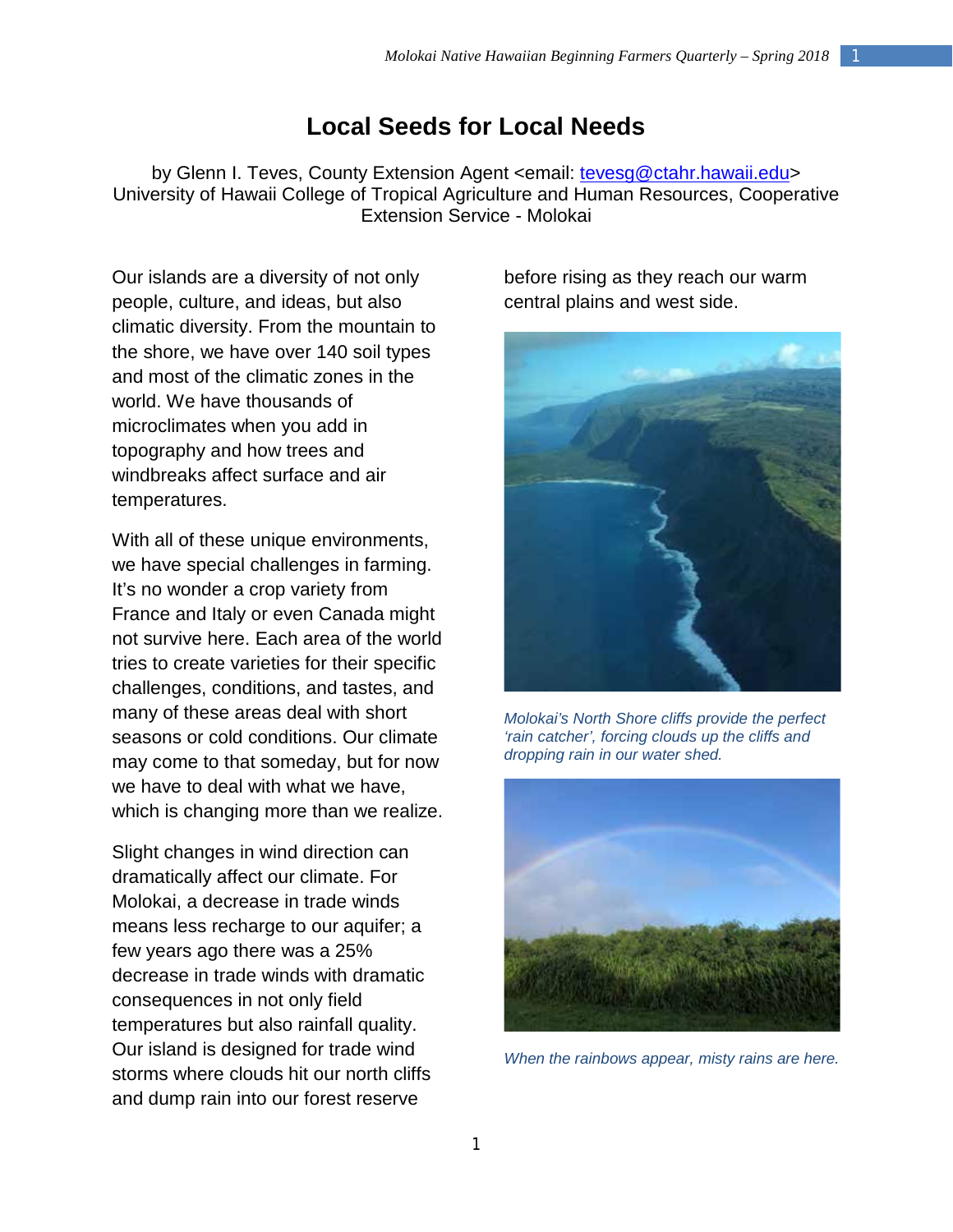Slow moving southerly storms inundate our island with massive flooding and run-off, and as a result we're unable to capture much of this rainfall to recharge our aquifer in a place where water is so precious and where we can't steal it from another nearby state. Hawaii already has some of the highest erosion rates nationally, and these climatic temper tantrums can only accelerate soil loss.



*The drier west coast of Molokai after a slow moving westerly storm inundated this area. A usually dry Kakaako River overflowed into Kepuhi Beach at Kaluakoi.* 

Climate change is becoming the new norm, and we have to adapt by keeping our soil covered whenever possible through the use of permanent or seasonal cover crops, but it's difficult when long, hot dry summers arrive and there's insufficient water to keep plants alive. Increasing organic matter is an ongoing challenge.

As a result of our diverse microclimates, one island may by drier than normal while another is getting more than their share of rain. Farming is about predicting tomorrow's weather in order

to plan your crop seasons, and to a large extent this is flying out the window.

In farming, it's about controlling the things you have control over, and you can have a lot of control when you really look at it. If you have access to irrigation, you can control how much water your plants will receive and when they will receive it, especially if you're in a dry area. You can also control placement of water when utilizing drip irrigation. Plant microclimates can be influenced by the use of windbreaks and also plant spacing.

Choosing the right seed variety can positively influence your production outcomes, and can mean the difference between success and failure. But many times we don't pay attention to this seemingly unimportant detail or we don't have a choice; we just buy what seeds we can access and hope that it does well in our location. But so often it's not adapted to our climatic conditions, and crashes when the weather gets nasty.



*Many landraces of Squash, Cucurbita moschata can be found in Hawaii mostly originating from the Philippines.*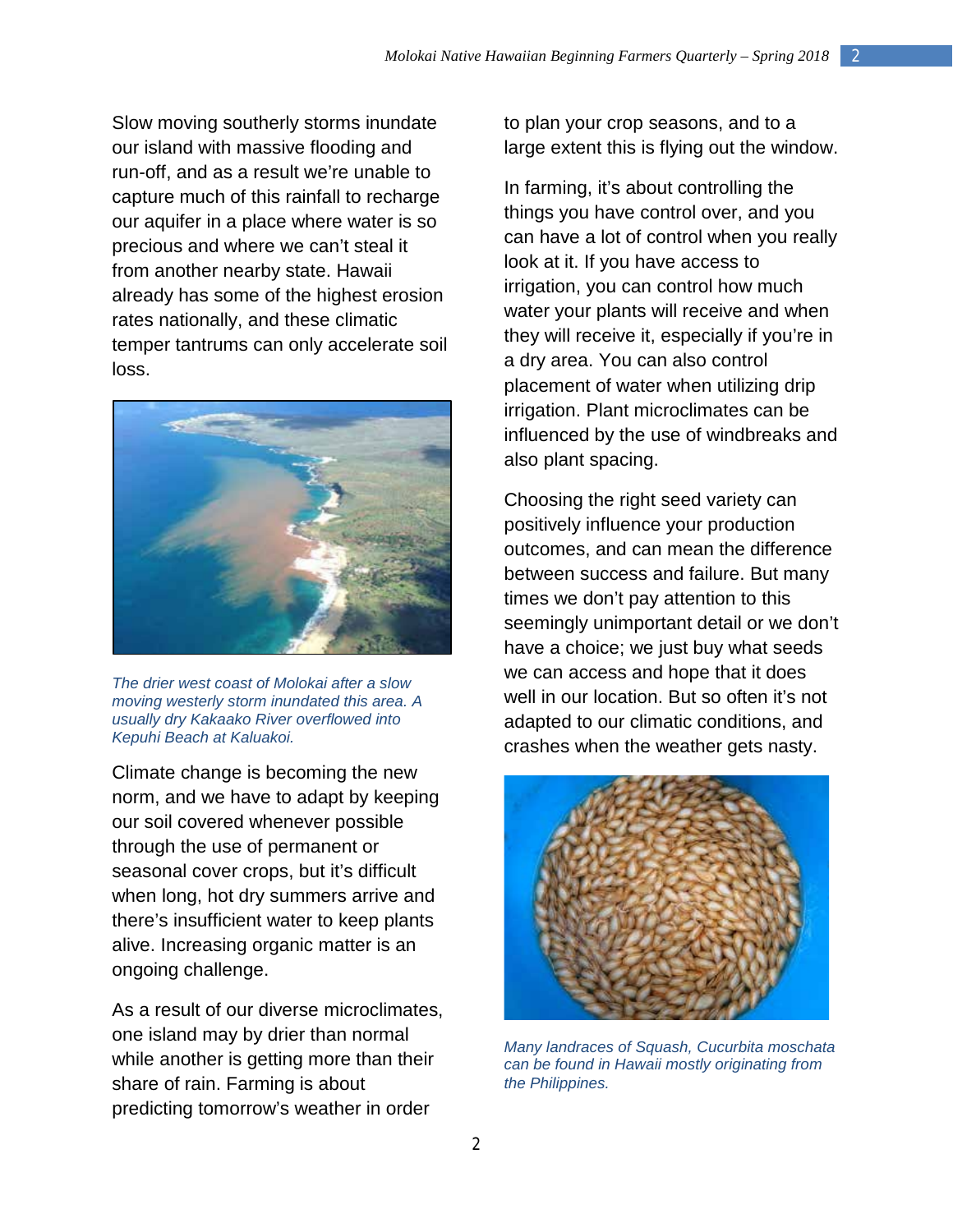Having the right crop variety is the theme of this quarter's newsletter. We have opportunities before us to improve the varieties we grow, and if someone isn't creating great varieties for us, then we have to do it ourselves. We cannot wait for the next best variety to come along because NOW is too important.

Midwest corn seed growers 'discovered' Molokai in the 1960's as the 'banana belt' around Kaunakakai proved to be some of the best corn-growing weather during winter months. While it was just another reason for corn breeders and their families to escape Midwest blizzards, seed growing opportunities are still here for local farmers large and small on other islands as well.



*Corn Country: Monsanto and Dow Mycogen fields in Hoolehua, Molokai*

Corporate agriculture in Hawaii is in flux, and soon they'll find another place like the sugar and pineapple companies, seeking more business-friendly 'third world countries'. Or they will utilize robots, so they won't need most of us to work in the fields. On Molokai this year, over 120 residents were laid off by the

corn companies with more anticipated by mid-year. Through all of this, we still have to survive and growing more food will need to be an important state agenda item.

Year-round seed nurseries can support the development of tropically-stressed varieties to fit our special conditions and challenges, and some of our selections may have wide adaptability to other areas of the world. Developing new varieties takes time and we have to be in it for the long haul, but by pooling our resources, especially human resources as a statewide team, we can accelerate the development of new varieties of existing crops and also expand our portfolio of crops we grow through field evaluation and crop improvement.



*Over 90 years of age, Dr. Jim Brewbaker has been breeding tropical sweet and field corn at UH for over 50 years. The grandfather of tropical corn breeding, including the development of Hawaiian Supersweet #9 and #10, he gave an inspirational talk at the Organic Vegetable Breeding Workshop at Waimanalo Experimental Station.*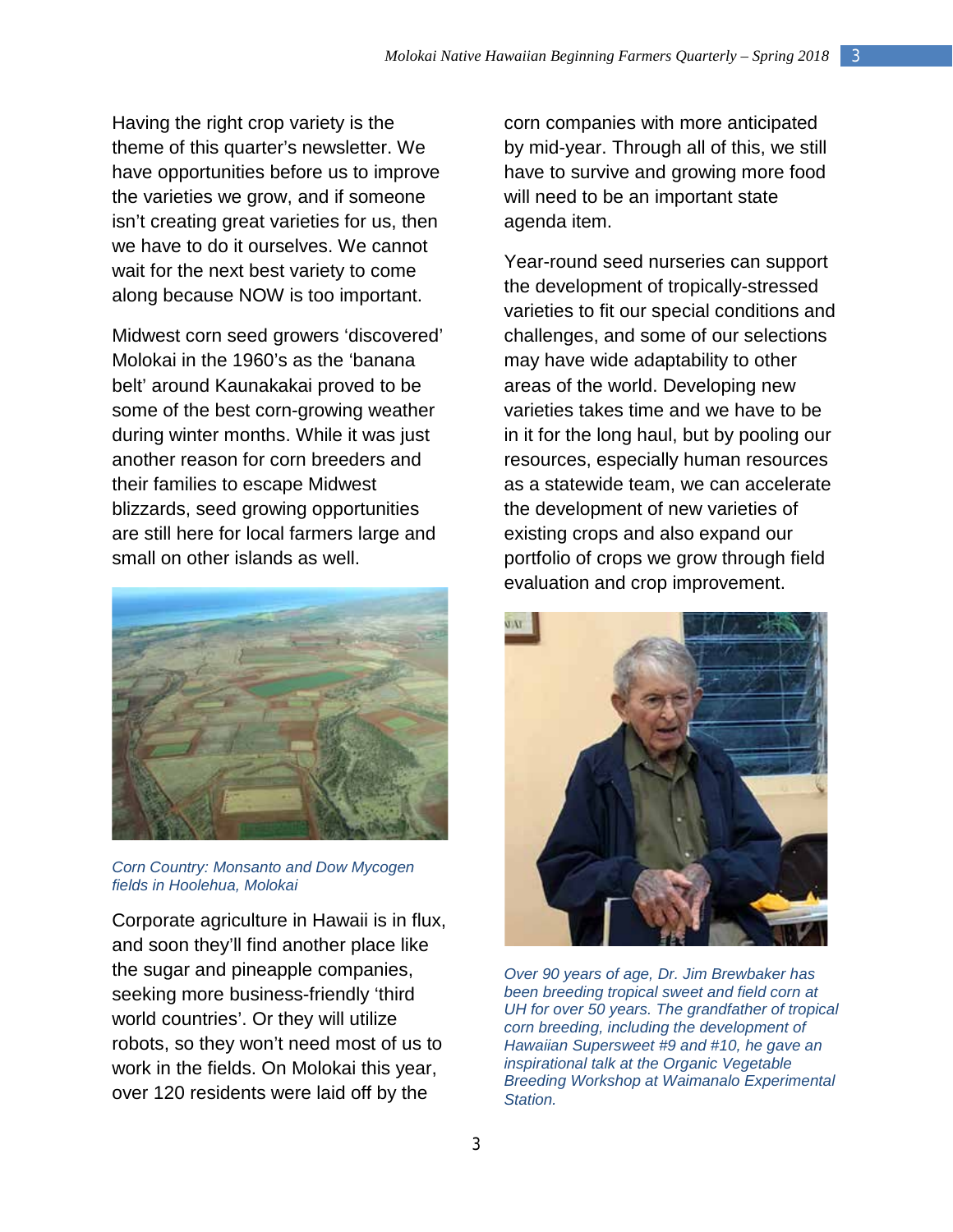It's called empowerment; we cannot wait for the next sugar daddy to come along and save us because they're not coming here to save us; they're coming here to expand THEIR portfolio! The only ones who are worrying about us are US!

We're not doing this from scratch because we can build upon varieties, including heirlooms and old work horses, and even new introductions from elsewhere, especially from other tropical and sub-tropical areas. We can seek out varieties that have special qualities such as resistance to our pressing diseases or that can endure attacks from endless varieties of insects and arthropods.

*We can build upon varieties developed by the University of Hawaii College of Tropical Agriculture and Human Resources and also those developed by Hawaii farmers and gardeners.* 



*Chef Ignacio Fleishour of Makana Market & Deli with Ted Radovich, UH CTAHR Sustainable and Organic Specialist highlighting Hawaiian and introduced sweet potato varieties incorporated into special gourmet dishes. Ancient Hawaiians had hundreds of sweet potato varieties. Culinary Breeding Network Variety Showcase in Hawaii. Photo courtesy Shawn Linehan*

We also underestimate the importance of gardeners in enhancing our food security. Before World War II, Hawaii gardeners grew most of our food and this group is still very important today.

In Russia, home gardeners still produce a substantial percentage of their food and this type of farming system is insurance against famine and food insecurity in the event of crop loss, which is common in that country. We could all keep busy and out of trouble if we grew gardens in our back yards.

We can start with 'meat and potato' crops, and when you really look at it we have many crops to choose from. I remember a few decades ago when a group of extension agents got together to identify all the vegetables and herbs grown in Hawaii, and I think we stopped at about 250 crops, and I'm sure there's much more today.

Starting with beans, the 'meat' of vegetable world, this is a vitally important protein source for those who prefer not to eat meat, and pole beans are the bean of choice for both Hawaii farmers and gardeners because they produce over a longer season than bush beans.

I remember Oregon organic plant breeder Carol Deppe telling me that brown-colored bean seeds are tastier than white seeds, but others say taste habits can change like the weather and with food trends, so having lots of farmer friends and neighbors to taste your bean varieties can help you decide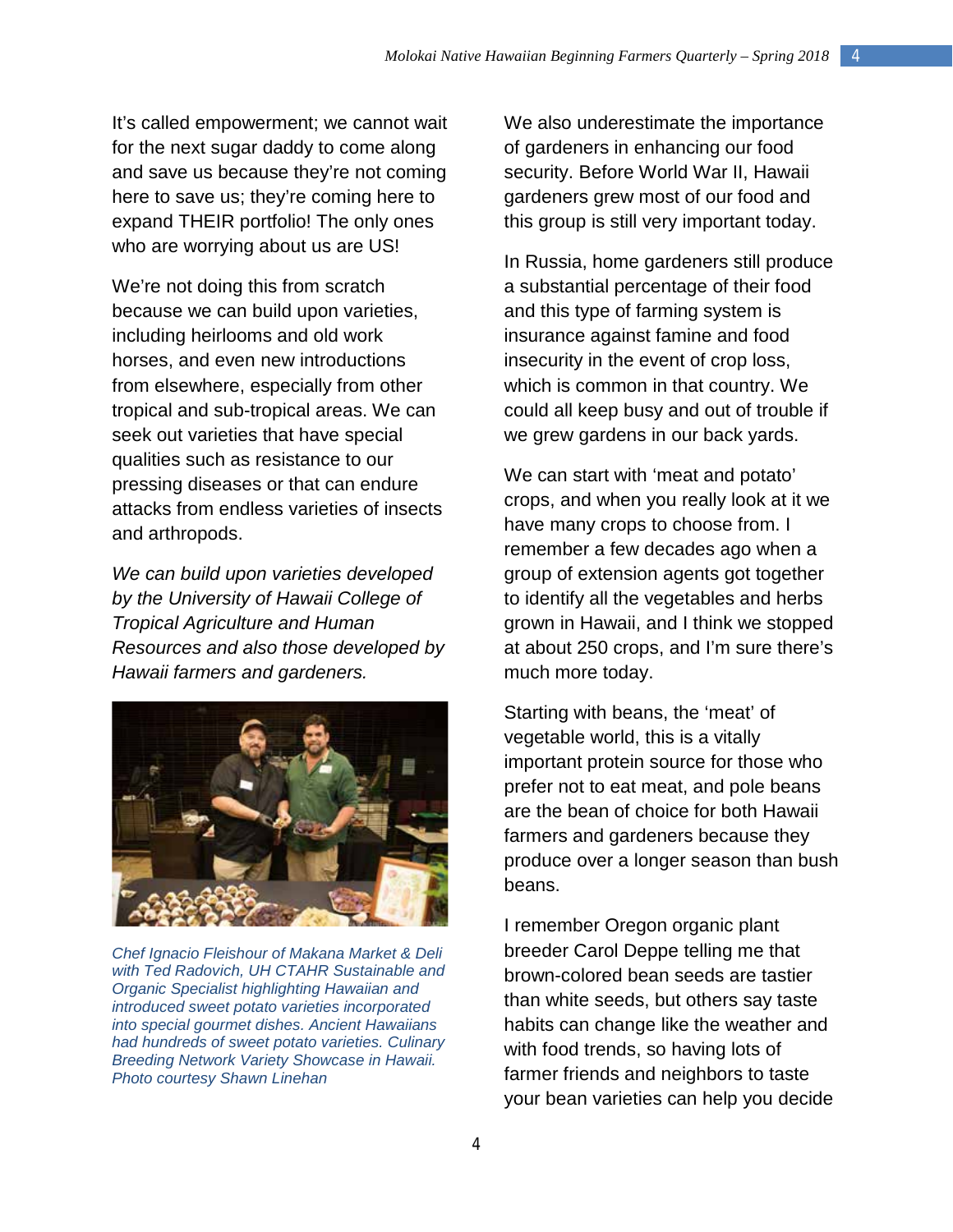which is best. The brown-seeded 'Kentucky Wonder' pole beans are considered the gold standard for green bean taste.

There's an assortment of bean seed colors and each has different combinations of nutrients and antioxidants. I would think darker seeds have more antioxidants, and that's another important consideration in plant breeding is to look at 'nutrient density' of a variety because this is the wave of the future.

In a UH publication from the early 1940's entitled 'Home Gardening in Hawaii', Walt 'Tex' Frazier alludes to this at a time when the nation was at war and food was more critical to our survival than we realize today. From the standpoint of nutrition, he recommended that shouldn't waste our time growing crops with low nutritional value, such as cucumbers.

To breed a truly great variety takes a team and even generations of breeders, building on the successes of the past to improve on what we have today. At times, it's difficult in determine who should receive recognition when it's truly a group effort.

An important consideration in breeding and selection is market preference and acceptance. Until round-podded Blue Lake beans finally caught on less than 30 years ago in Hawaii, flat-podded beans were the preferred fresh market and home garden type. Hawaii's ethnic markets also prefer green cow peas,

yard long beans, wing beans, and others.

In the 1940's, the main pole bean variety in Hawaii was 'Kentucky Wonder', but in many parts of Hawaii, especially in wet areas, Rust Fungus *Uromyces appendiculatus* was a big problem. A foliar disease with orange pustules on the lower surface of leaves, it will defoliate the plant leading to decreased production and early death.



*A kaleidoscope of carrot varieties, part of the Organic Seed Alliance and Northern Organic Vegetable Improvement Collaborative carrot breeding program. Color, antioxidant content, and taste are being exploited in carrot breeding. Culinary Breeding Network Variety Showcase in Hawaii.* 

UH plant breeders 'Tex' Frazier and John Hendrix decided to tackle the problem by crossing 'Kentucky Wonder' with a rust-resistant bush bean developed in the late 1800's by Peter Henderson & Company called 'Bountiful' to create a rust-resistant pole bean they named 'Lualualei'.

Although 'Kentucky Wonder' has resistance to rust in some parts of the U.S., it couldn't hold up under Hawaii's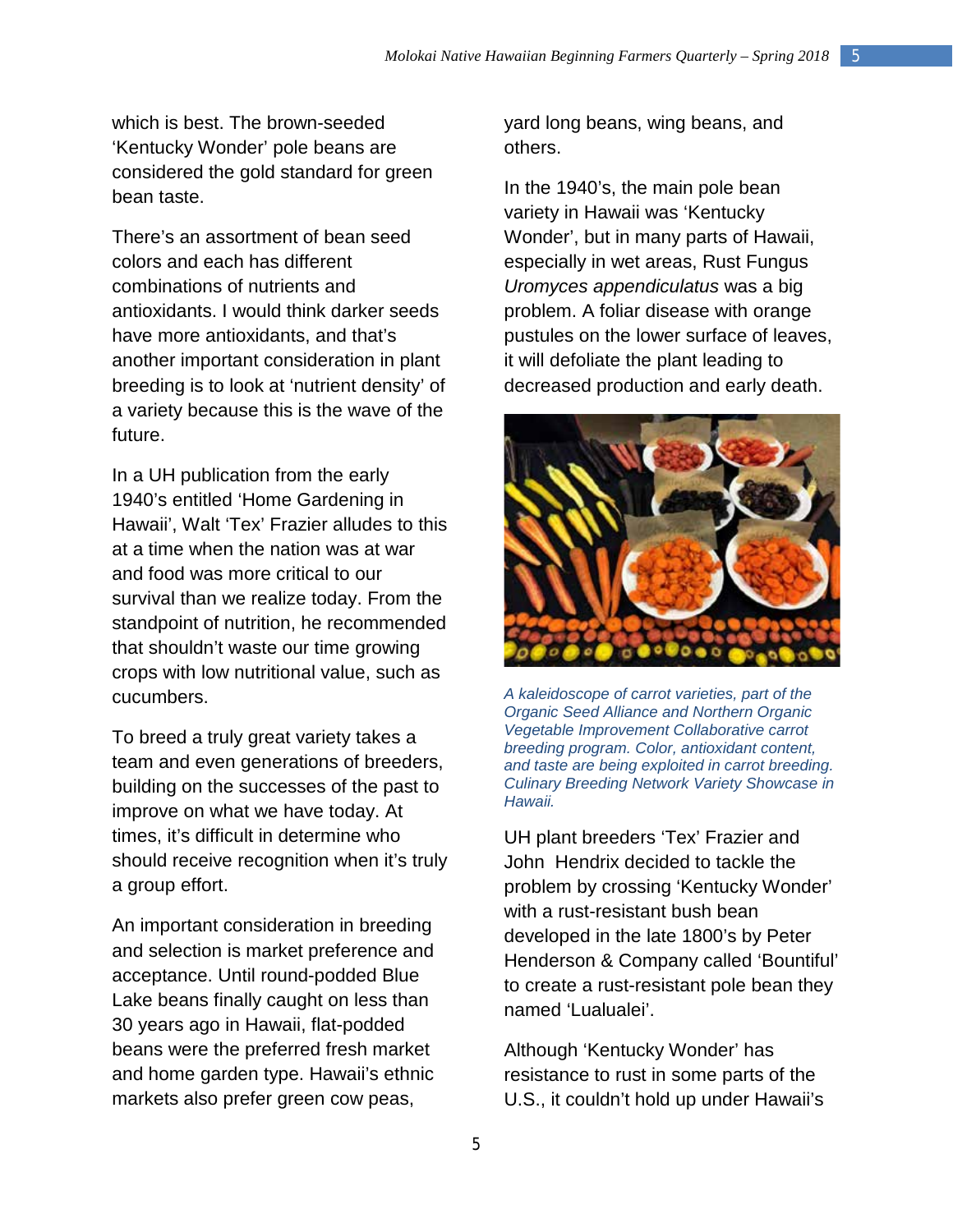challenging conditions, so 'stacking' genes from both parents could fortify disease resistance. 'Lualualei' was later crossed back to Kentucky Wonder to magnify the superior eating quality of 'Kentucky Wonder' to create 'Hawaiian Wonder'.

Good breeders don't have time on their laurels because they're constantly playing catch up with a host of diseases waiting in line to devour our crops in Hawaii, so root-knot nematode infestation was the next problem waiting to be solved. Of the four species of rootknot nematodes found globally, *Meloidogyne incognita* and *Meloidogyne javanica* are among the most serious pests of vegetables in Hawaii.



*Early stages of Javanica Root-knot Nematode Meliodogyne javanica infection on taro*

Dick Hartmann came onto the scene and built on the success of Frazier and Hendrix's 'Hawaiian Wonder' by crossing it with a variety called 'Alabama No. 1', a root-knot nematode resistant bean, to create 'Manoa Wonder'.

In plant breeding, it's not always a winwin because with something gained,

usually something is lost. 'Manoa Wonder' wasn't as resistant to rust fungus as 'Hawaiian Wonder' but provided good protection from root-knot nematodes. Now you had a choice of what problem was the most pressing by selecting either 'Hawaiian Wonder' or 'Manoa Wonder' as your main variety.

Dick Hartmann moved to the next level by increasing disease resistance, and improving bean quality. A variety can have a very attractive disease resistance package, but has tough and stringy pods with poor taste. Tough bean pods may be able tolerate a lot of insect damage but are too fibrous and stringy for Tom and Susie Homemaker.

The next step was a little more complex and involved crossing a bunch of varieties together, not just a simple cross to combine disease resistance, tender pods, and good taste. Dick Hartmann grew and selected the crosses for 10 generations, a little more than is usually required to breed a new variety, in order to select for long tender pods with good disease resistance.

He started by adding in new genes from a Hungarian bean with unusually long pod length combined with a relative lack of strings on the pods. However, it had weak growth and poor productivity in Hawaii's growing conditions, even when free of diseases. This is the gene-forgene issue mentioned previously. In life, you cannot have it all, and in the words of a Rolling Stones song, "You can't always get what you want, but if try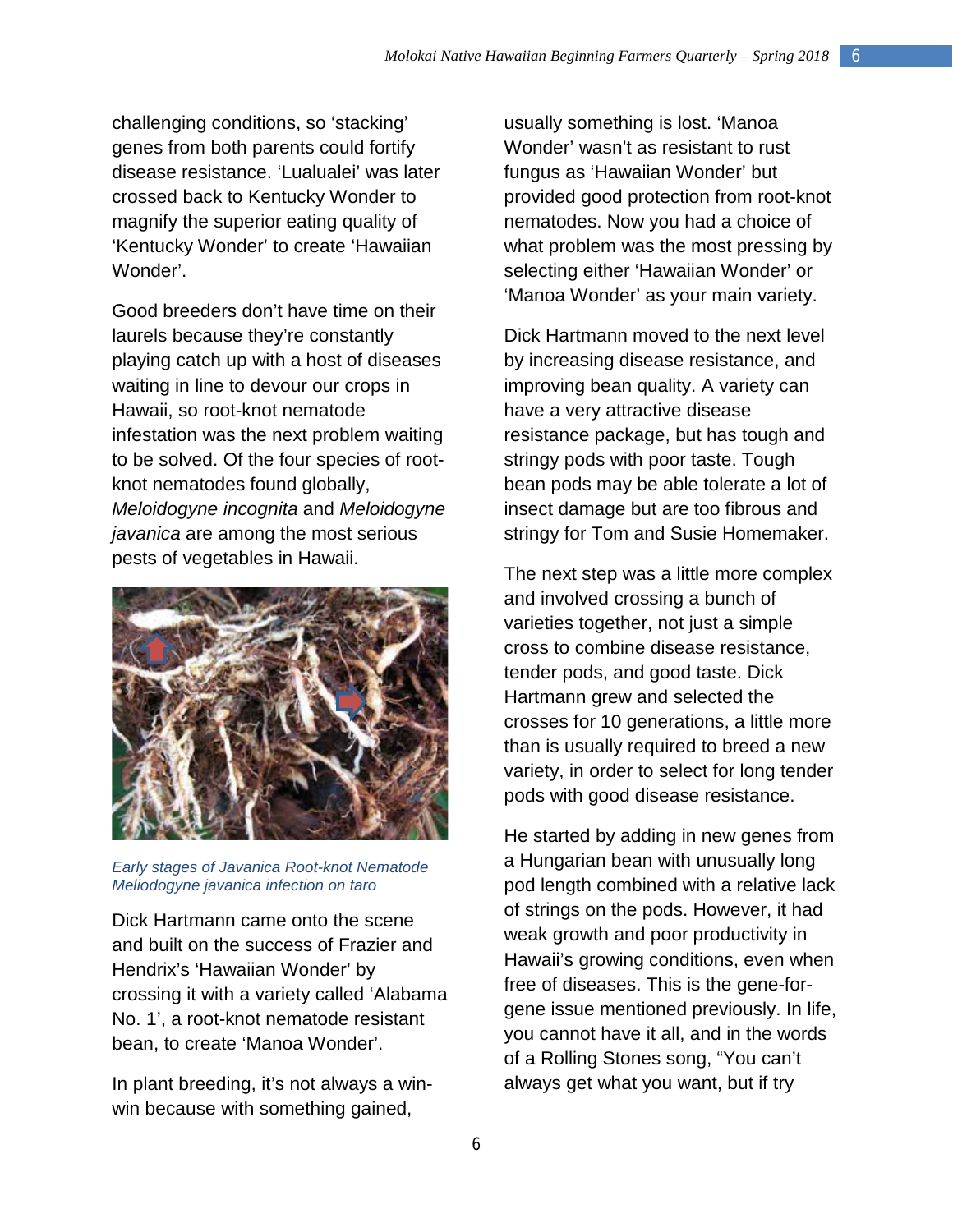sometime you just might find, you get what you need."

A group of progeny from this cross were selected and crossed with a highly nematode-resistant introduction from Mexico via Ferry Morse Seed Company and USDA Western Regional Plant Introduction in Pullman, Washington. After six generations of grow-out and selection, Dick Hartmann still couldn't combine all the attributes he was seeking, so he did a backcross to 'Manoa Wonder'.

You can expect Murphy's Law to play into whatever breeding you're trying to accomplish, especially when things are growing great. There was variability in flower color which would indicate either outcrossing or just a lot of variability in the line. Flower color can also be linked to resistance or susceptibility to other challenges. Most farmers want to have each plant germinate and mature around the same time to make harvesting more cost-efficient.

Six more generations of selection created the 'Poamoho' pole bean, named after the Poamoho Experiment Station near Oahu's North Shore where much of the work was conducted. A huge advantage in creating new crop varieties in Hawaii is that it can be field tested in many locations, at different elevations with varied climatic schemes, simultaneously.

In this way, a selection's true colors over a range of climatic conditions will manifest itself. There were many more

functioning UH field stations than we have today, and with adequate field crews, trials could be run in five locations simultaneously. Results of field trials at Kapa'a on Kauai, Pulehu on Maui, Waiakea and Lalamilo on the Big Island, and Poamoho on Oahu were interesting and varied, but in a few locations 'Poamoho' yielded almost double that of 'Hawaiian Wonder' and 'Manoa Wonder'.



*'Jumbo' Romano-type beans, a large tender flat podded bean and 'EZ Pick', a round Blue Lake type. Puakala Farms-Molokai* 

 'Poamoho' is an improvement over its parent, 'Manoa Wonder' with a long straight flat pod, but is also stringless and tender even when beans are more mature. It's slightly earlier, yields significantly more, and is equal to 'Manoa Wonder' in resistance to rootknot nematodes and also tolerance of Rhizoctonia fungus, *Rhizoctonia solani* a root rot or damping-off fungus is troublesome on emerging seedlings especially in wet conditions. 'Poamoho' has white seed compared to the brownseeded 'Hawaiian Wonder' and 'Manoa Wonder'.

7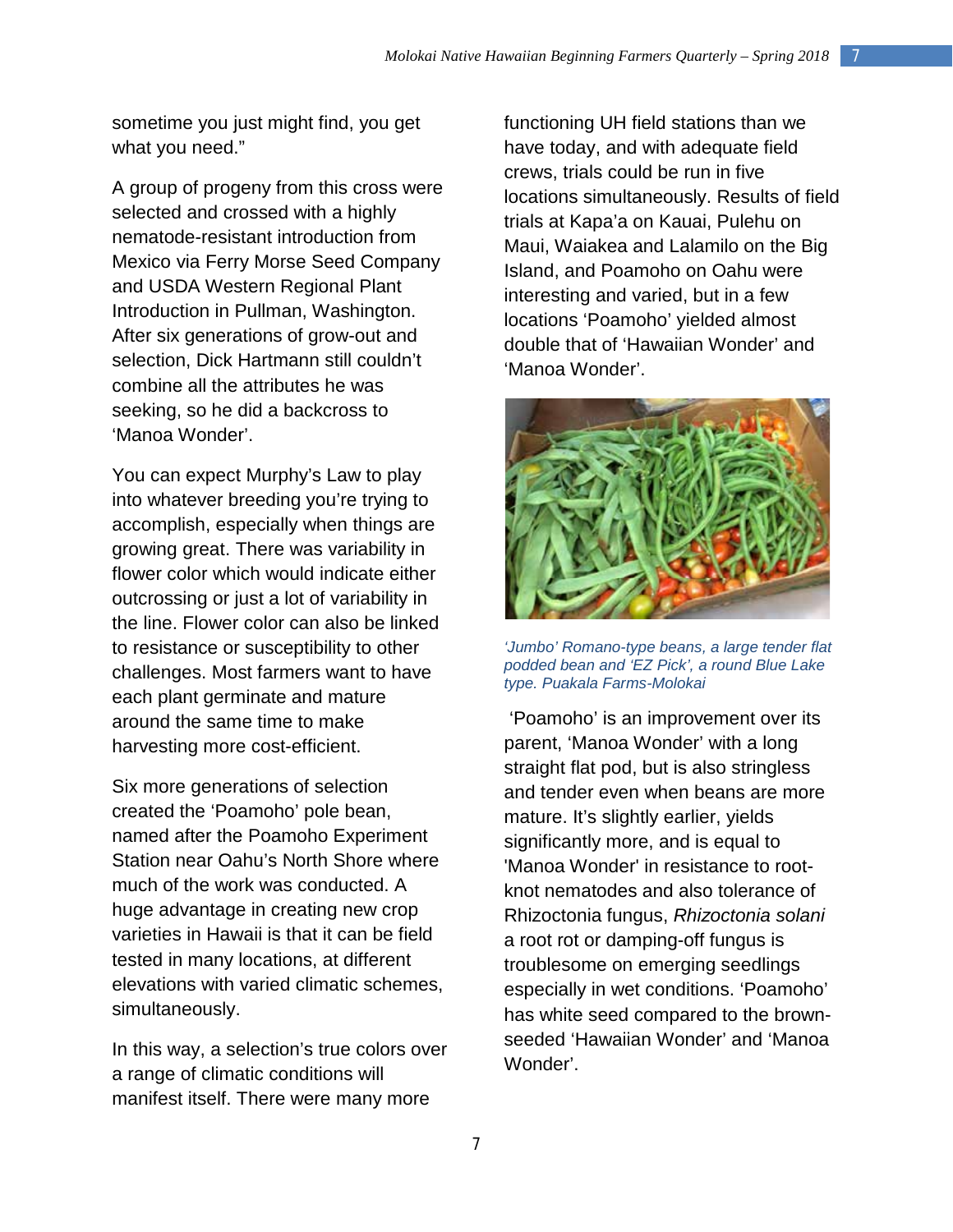As a youngster growing up in Manoa Valley, where everyone knew everyone and you couldn't get in trouble without your parents finding out, we used to play with the farmer's children in the Manoa lettuce fields at the end of East Manoa Road.

In the mid-1970's, Dick Hartmann embarked on improving Manoa lettuce. Derived from Green Mignonette, an heirloom from the mid 1800's, some of Manoa's attributes include a compact habit, soft leaves, a juicy and crunchy midrib, and superior heat-tolerance. However, the original Manoa lettuce had a more open habit especially when grown in the lowlands, and didn't hold up well on store shelves as it would shatter, dropping its outer leaves.



*Dick Hartmann's 'UH Manoa' right at home in the lowlands of Waimanalo. This variety will form a mini-head in cooler conditions. Waimanalo Experiment Station, Oahu.* 

Dick Hartmann made numerous selections to create a compact 'Manoa' with a miniature head he dubbed 'UH Manoa'. 'UH Manoa' is the gold standard of lettuce quality and the preferred lettuce in Hawaii.

Sometimes the impact of breeding vegetables in Hawaii can be more farreaching than we can ever imagine. Jim Gilbert is known for the development of tomato varieties that became the hallmark of breeding for disease resistance. In the late 1950's, he released 'Manoa Sugar' flat podded pea, AKA Chinese peas. 'Manoa Sugar' was resistant to Powdery Mildew *Erysiphe pisi*, a fungus that defoliates plants causing early decline, a major problem in pea production areas.



*Go Farm's Nora Rodli and OSU vegetable breeder Jim Myers highlight snow and snap peas grown at the Waimanalo Experiment Station. Culinary Breeding Network Variety Showcase at Kapiolani Community College. Photo courtesy Shawn Linehan*

Recently, I had the opportunity to attend the Organic Seed Alliance conference on the Oregon State University campus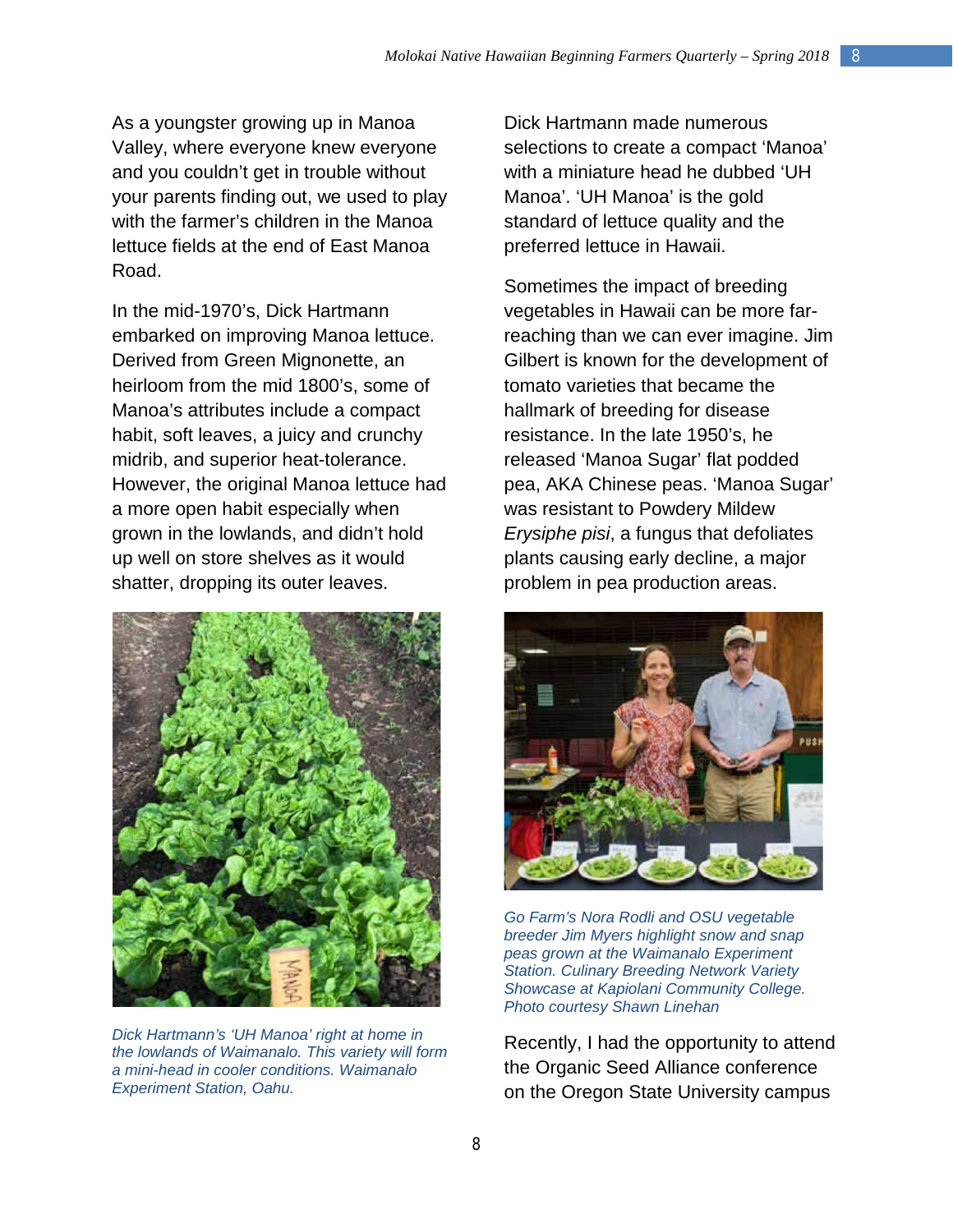in Corvallis in February, and was able to talk story with Jim Myers, vegetable breeder at OSU. OSU has been the epicenter of bean and pea breeding for decades, and we discussed snow and snap pea research.

I mentioned that it was great they developed a Powdery Mildew-resistant pea we could use to improve our snow pea. He said, "No, we got the resistance from you guys!" We can be ahead of the curve and Hawaii could be a major contributor to vegetable improvement in the U.S. and the world.



*U.H. snow pea varieties Manoa C and Manoa Sugar, known for their resistance to Powdery Mildew fungus. Photo courtesy Shawn Linehan*

Cauliflower is trending with cauliflower rice and other innovative dishes, but is not the easiest crop to grow in many areas of Hawaii. Hot humid day temperatures with warm nights are unbearable for most cauliflower varieties.

Not one to rest on his laurels, Jim Gilbert worked on many vegetable crops. In 1953, he released 'Puakea', an Indian-type cauliflower with good heat tolerance and less tendency to 'button'

or bolt prematurely than other Indian lines. After 4 years of selection for earliness, improved quality, yield, and year-round performance in Hawaii's lowlands, 'Puakea' was released.

High solar radiation and relatively predictable rain made Oahu's leeward lowland areas some of the most productive areas to grow vegetables, from Hawaii-Kai to Waianae until urban sprawl turned most of these areas into the metropolis of Honolulu, Hawaii-Kai, and other bedroom communities.



*Daniela Dutra-Elliot of Hawaii Seed Growers Network teamed up with Lauren Tamamoto of KCC's Culinary Innovation Center to highlight new lowland cauliflower varieties from Indian lines, including 'Puakea' cauliflower.*

Tested in India, 'Puakea' was also shown to have resistance to Alternaria leaf spot fungus *Alternaria brassiccolia*, and is one of the few cauliflower varieties that can be grown successfully in Hawaii's lowlands today. It has also been used to create other heat-tolerant varieties. More cauliflower work is being conducted by Daniela Dutra-Elliot and Jay Bost of the Hawaii Seed Grower's Network to identify other Indian lines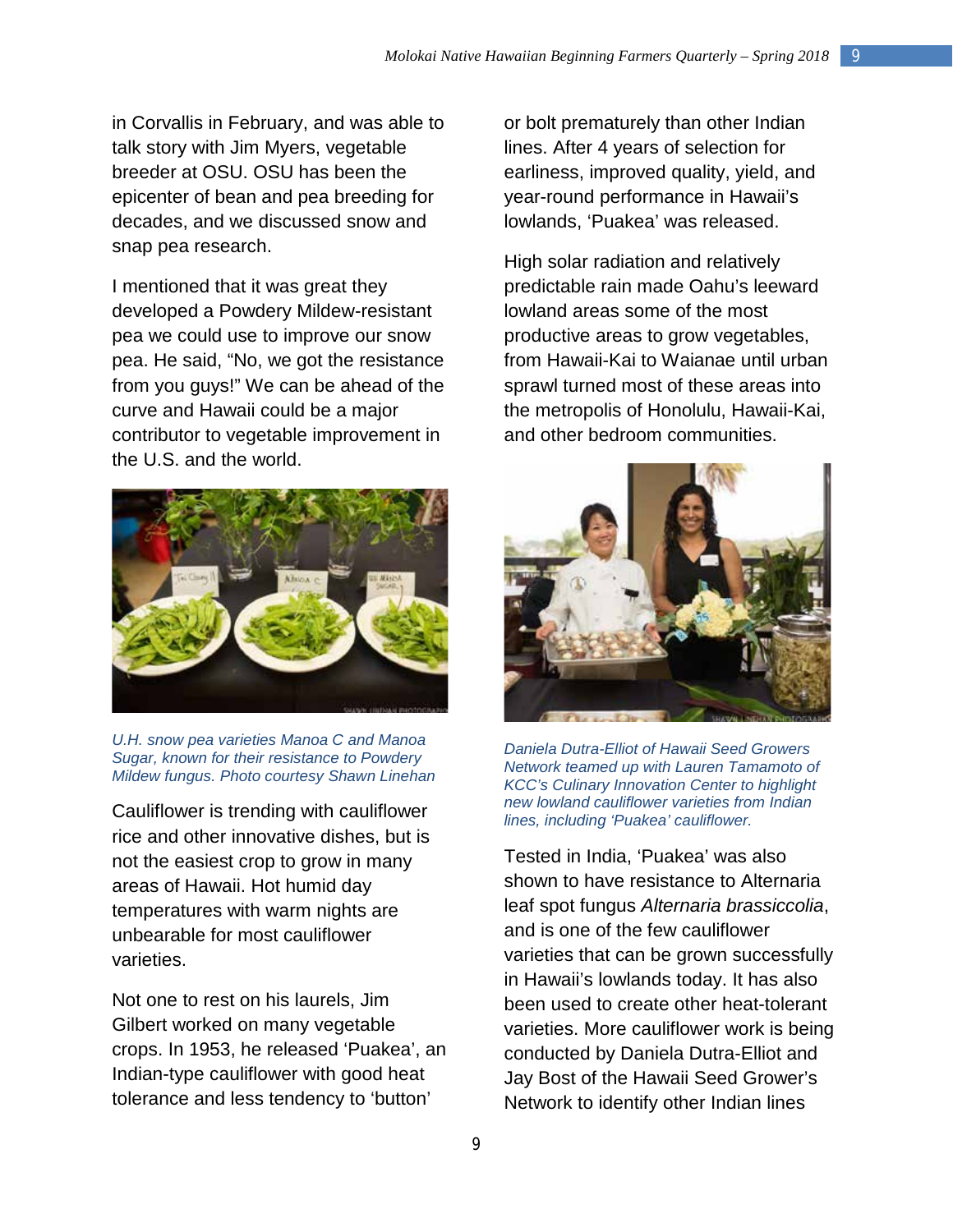than can be used to improve on 'Puakea' cauliflower.

Sometimes, Hawaii farmers and gardeners make major strides in improving a crop because the existing varieties don't fare well in their location, and as result we become the beneficiaries of their work.

One of them was Chikara 'Chik' Hirayama of Kawela, Molokai who passed away last year at the age of 93. 'Chik' was an electrical engineer involved in the development of the sodium light bulb, and he also enjoyed hunting in the mountains near his home.



*Hirayama Kai Choy (right) alongside UH Manoa Lettuce crosses from Wild Garden Seed. Waimanalo Experiment Station, Oahu*

After retiring from Westinghouse in Pennsylvania, Chik and his wife Kay moved to Molokai and as consummate gardeners grew all kinds of vegetables in a challenging environment above Kawela in South Molokai. Growing Kai Choy was a challenge because a disease called White Rust *Candida albugo* hampered his crop. White Rust produces white pustules on the

undersides of leaves and renders the crop unsightly and unsaleable. This disease can also be seed-borne. Read about White Rust of Cruciferous Vegetables in Hawaii: [https://www.ctahr.hawaii.edu/oc/freepub](https://www.ctahr.hawaii.edu/oc/freepubs/pdf/PD-94.pdf) [s/pdf/PD-94.pdf](https://www.ctahr.hawaii.edu/oc/freepubs/pdf/PD-94.pdf) 

A natural problem solver, Chik selected individual plants that were highly tolerant to this disease until he had a resistant population. Today, 'Hirayama' has replaced Waianae Strain as the most sought after Kai Choy variety in Hawaii.



*Lane Selman and Jay Bost, coordinators of the Culinary Breeding Network Hawaii Variety Showcase at the Kapiolani Community College Ohia Room on March 13, 2018. Photo courtesy Shawn Linehan*

Through the Culinary Breeding Network overseen by Lane Selman at Oregon State University, special crops developed and also curated by farmers and plant breeders are receiving rock star billing in events matching chefs and curators with special varieties. The Culinary Breeding Network Variety Showcase was held at the Kapiolani Community College Ohia Room on March 13, 2019 where over 200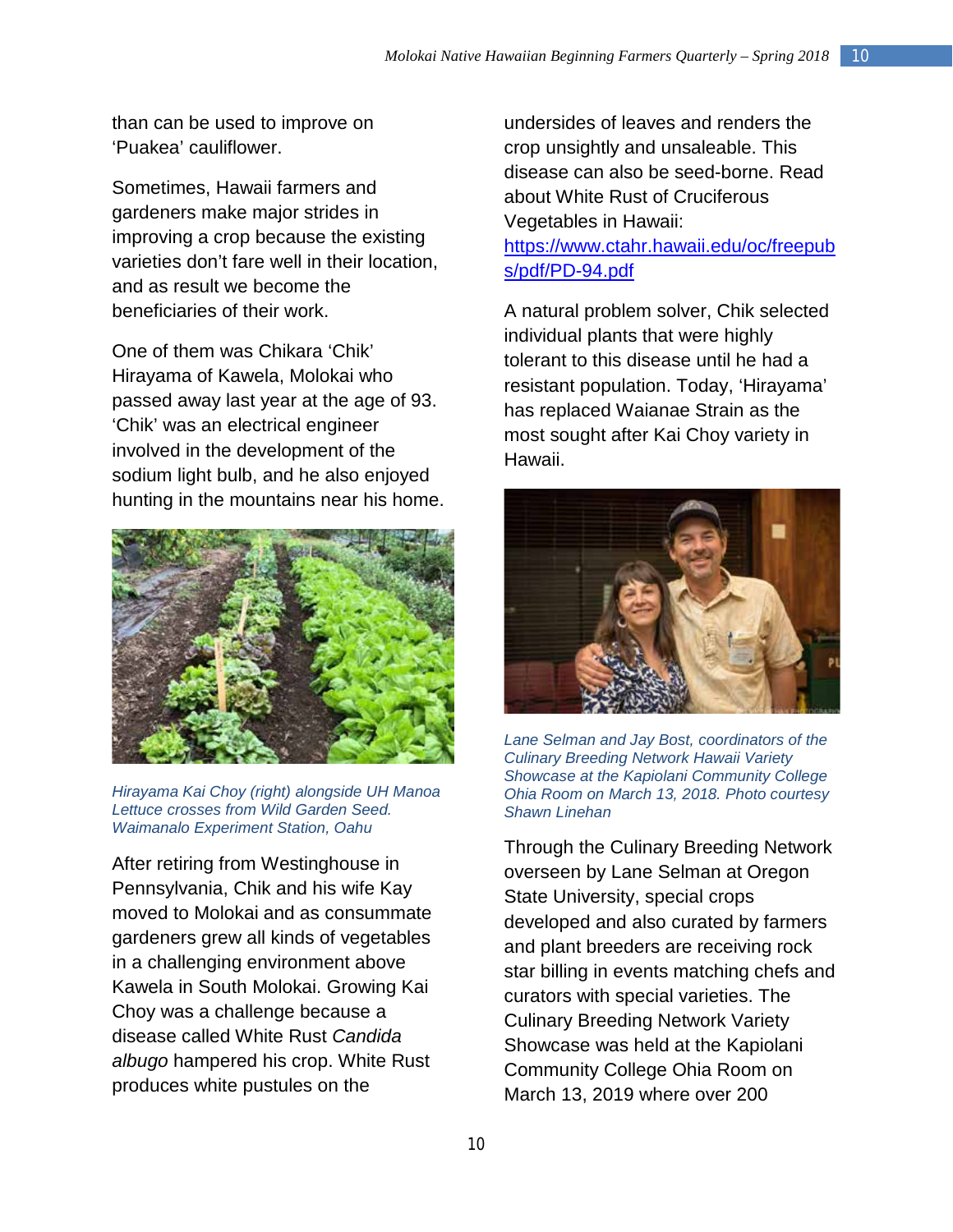participants were on hand to witness this first-ever event and to taste a lot of 'ono' eats.

Through the efforts of Micaela Colley, Laurie McKenzie, Jared Zystro, Steve Peters and others at the Organic Seed Alliance (OSA) headquartered in Port Townsend, Washington, OSA has served as a catalyst to bring farmers and breeders together with a common goal of sharing ideas and seed, and especially crop improvement incorporating all the elements important to organic farmers and the market.

Participatory plant breeding is the buzzword for the future of superior organic seed, and the fruits of this effort include the Northern Organic Vegetable Improvement Collaborative (NOVIC) teaming up farmers and breeders in developing improved vegetable varieties.

Through this effort, a first-ever Organic Vegetable Breeding Workshop was held March 11-12 at the Waimanalo Experimental Station and also included tours to Counter Culture organic farm on Oahu's North Shore. Participants included UH faculty, farmers, and students. Presenters included experts from OSA, Oregon State, University of Wisconsin-Madison, UH, and others, even a large scale seed farmer from Sequim, Washington Sam McCullogh.

Through this collaborative effort, Oregon State vegetable breeder Jim Myers and University of Wisconsin – Madison corn breeder Bill Tracy were in Hawaii to

share their expertise through classes and field demonstrations. Along with many other breeding projects, Jim Myers also created the first blue tomato 'Indigo Rose', the parent of most blue tomatoes found in the trendy new tomato market.

Bill Tracy is one of the last Land Grant corn breeders with a large corn breeding program based in Wisconsin. A few years ago, he won an award for his efforts in working with organic farmers to create 'Who Gets Kissed', an openpollinated organic sweet corn. There may be an effort to create TROVIC, the tropical version of NOVIC if a team of individuals can be assembled to take on this monumental task.



*Most 'blue' tomatoes originate from the variety 'Indigo Rose' developed by Jim Myers. This variety is 'Blue Tears X Black Cherry'. Puakala Farms*

Another 'breed' of vegetable breeder has lingered in the shadows and this is the County Extension Agent, who is up close and personal with many of the problems facing farmers, and is compelled to do something about it. Here are some examples of their efforts: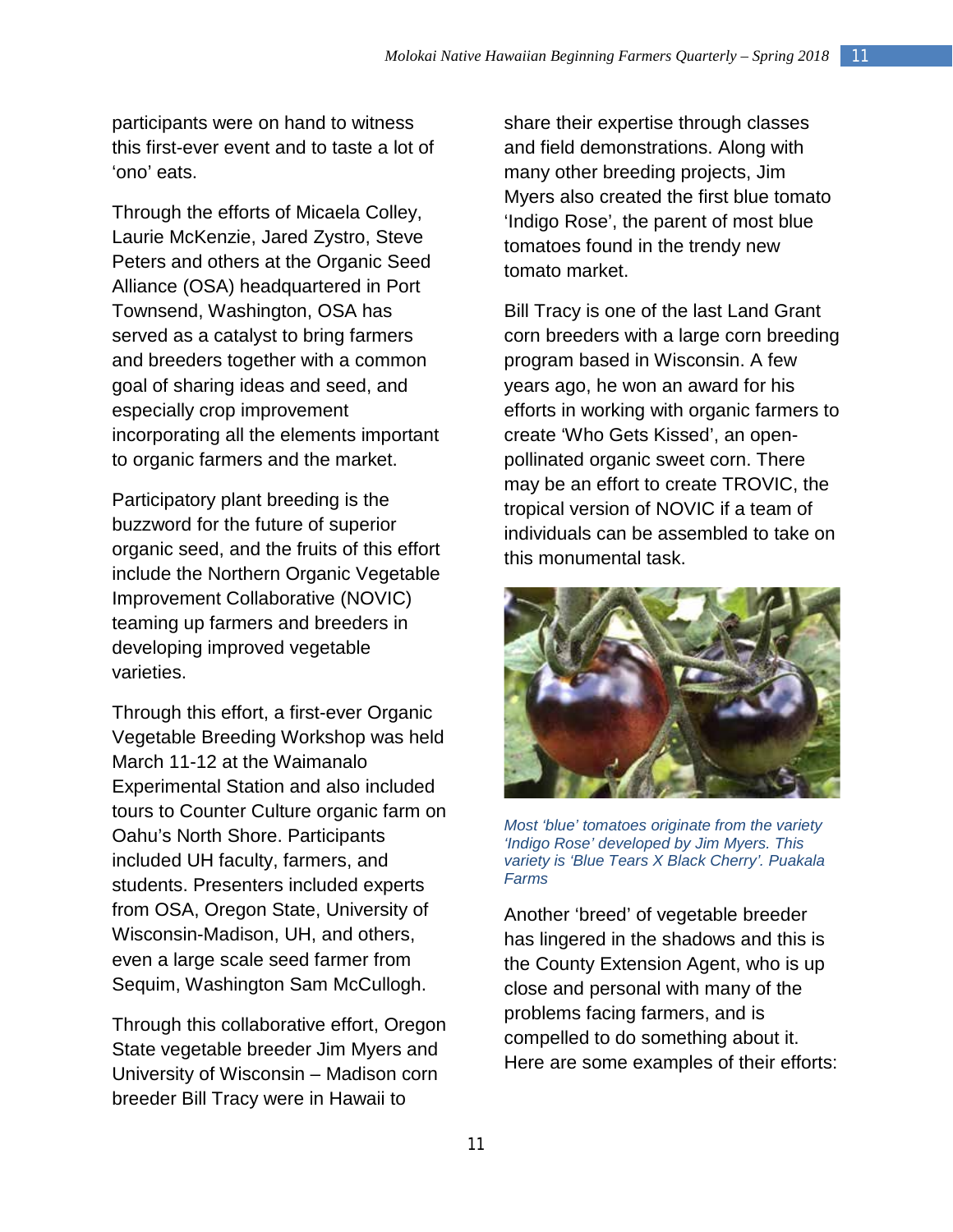

*Extension Agent Jari Sugano with The Pig and the Lady Chef Keaka Lee whipping up a few dishes utilizing new UH long eggplant varieties and UH Basil. Culinary Breeding Network Variety Showcase at Kapiolani Community College. Photo courtesy Shawn Lineham*

Fusarium Wilt of Basil, *Fusarium oxysporum f. sp. basilicum* was first discovered in the U.S. in 1991. A serious soil-borne fungus which can hang around in soil for a long time, it arrived in Hawaii in the mid-1990's and has plagued basil growers. The majority of farmer fields were decimated by this disease, probably spread by infected seed.

Oahu County Extension Agent Randy Hamasaki noticed that a few plants would survive in farmer's fields. A Fusarium wilt-infested field at the UH CTAHR Pearl City Urban Garden was established to identify individual plants resistant to Fusarium Wilt and create a population of resistant individuals.

Row covers protected resistant individuals from ravenous birds eating these precious seeds. Several generations were planted in the Fusarium-infested plot until a large population of resistant plants was developed. Through Randy's efforts, 'UH Basil', was created. See his

## publication:

[https://www.ctahr.hawaii.edu/oc/freepub](https://www.ctahr.hawaii.edu/oc/freepubs/pdf/NPH-3.pdf) [s/pdf/NPH-3.pdf](https://www.ctahr.hawaii.edu/oc/freepubs/pdf/NPH-3.pdf)

On an old edition of the Prairie Home Companion on Hawaii Public Radio, the question was asked, "What are two things that money cannot buy?" The answer was 'true love and home-grown tomatoes'.

After a trip to Taiwan, Hilo Extension Agents Andrew Kawabata and Mel Nishina brought back a grape tomato that they thought would fare well in Hawaii. After several generations of selections in a greenhouse at the Komohana Extension Center in Hilo, the 'Komohana' tomato was released; it's a durable, tasty grape tomato with thick skin making it excellent for drying, and also very little seed compared to other grape tomatoes which can be a problem for seed producers.

'Komohana' has an excellent shelf life; a friend, organic vegetable breeder Alan Kapuler of Corvallis Oregon, commented that he left Komohana tomatoes on the shelf for two months and it was still in good eating condition.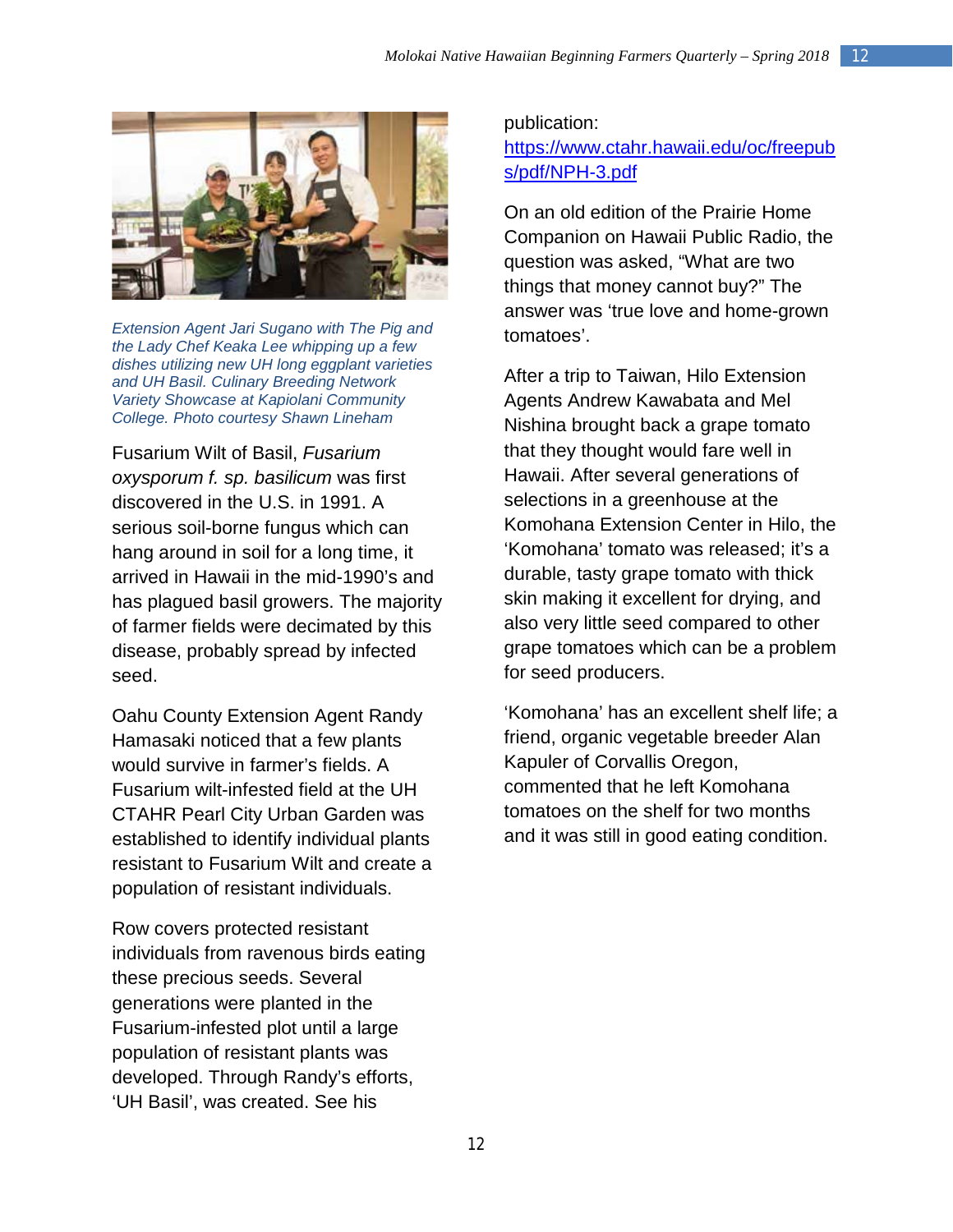

*'Komohana' tomato featured at the Culinary Breeding Network Variety Showcase at Kapiolani Community College. Photo courtesy Shawn Linehan*

Filling a void due to a lack of vegetable breeders at UH for over a decade, and also limited resources to maintain the UH Seed Program, Extension Agent Jari Sugano assembled a team to create new long eggplant varieties. This started when a UH long eggplant hybrid variety showed decreased yield and vigor as identified by a Leeward Oahu farmer.

The farmer noticed the plants weren't yielding as much as in the past, and believed it was related to seed genetics. In order to produce the UH long eggplant hybrids, both parents are sent to the Orient for hybrid seed production and it was believed that the parent lines were mixed up. The result was that some of the open-pollinated lines yielded more than the hybrids.



*Winter-grown long eggplant can be a challenge due to constantly changing weather and wind direction, and an explosion of spider mites. A mix of long eggplant varieties, including new UH varieties Hamasaki and Poamoho Dark Long grown on Molokai.*

Three disease-resistant long eggplant selections developed over 20 years ago by Ken Takeda, retired UH vegetable breeder, were field tested against other open pollinated lines, and they proved to be superior in many respects to Hawaii varieties on the market.

They were designated UH 201, UH 204, and UH 210, seedlings of a cross between 'Waimanalo Long' and a South Pacific variety with resistance to Bacterial Wilt *Ralstonia solanacearum*, a serious soil-borne bacterial disease that can remain in the soil for a long time. 'Waimanalo Long' is a cross between Molokai Long, a farmer variety from Molokai and Takii Long Black, a variety from Japan.

UH 210 will be released this year as 'Poamoho Long Black' named after the Poamoho Experimental Station on North Shore Oahu where it was developed, but it was also tested in other areas of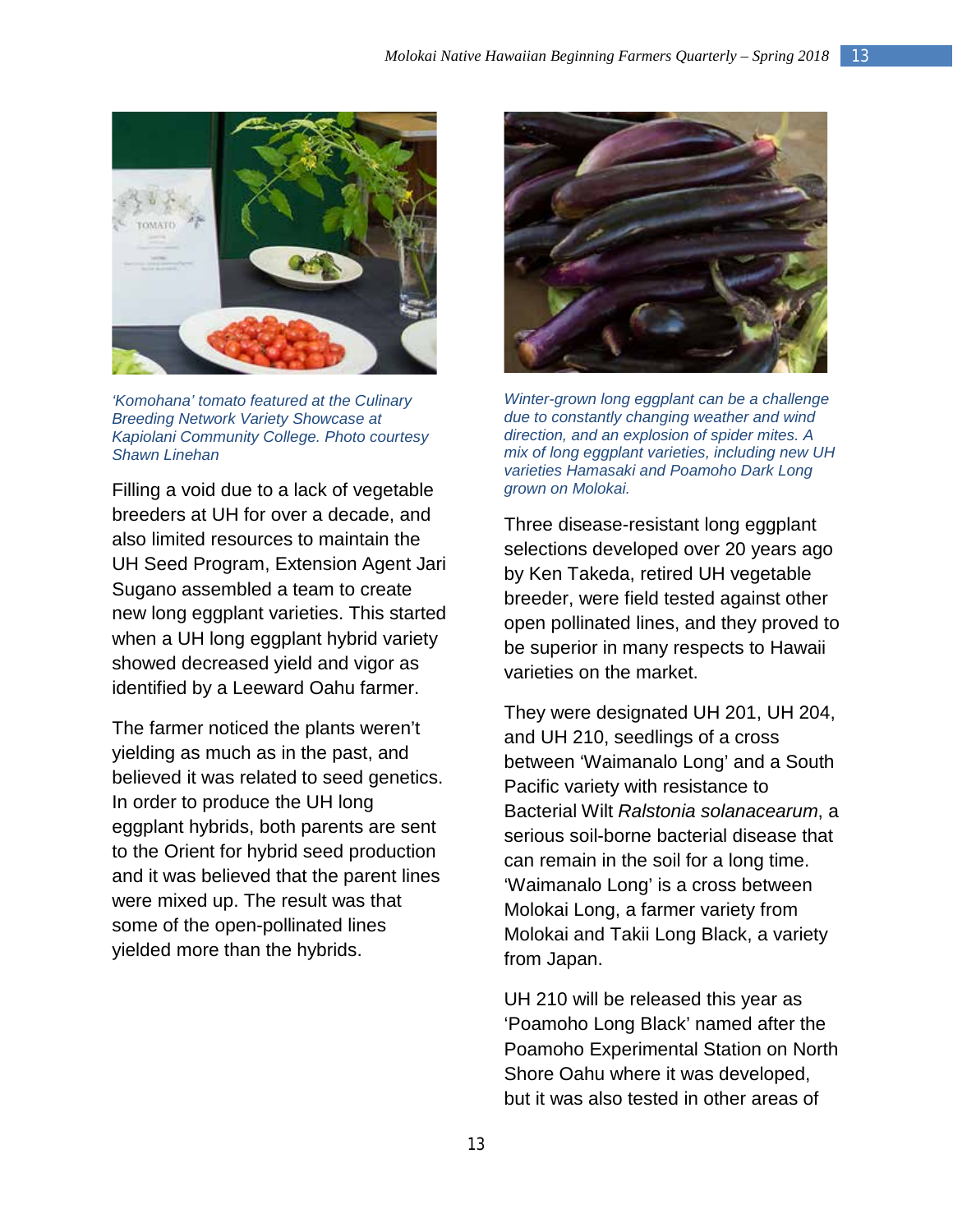the state. It was selected for its size, fruit set, and quality with few seeds concentrated on the bottom of the fruit. This was truly a group effort involving 14 individuals, including a retired vegetable breeder, county extension agents, research station staff, and also an organic vegetable specialist.



*Oahu County Extension Agent Jensen Uyeda conducting a taste test of new head cabbage cultivars previously field tested at the Poamoho Experiment Station. Culinary Breeding Network Variety Showcase at Kapiolani Community College. Photo courtesy Shawn Linehan.*

'Hamasaki' eggplant was refined by eggplant farmer Rolland Hamasaki of Laupahoehoe, Island of Hawaii from seed originating from Ken Takeda's UH 200 lines, and selected in Bacterial Wiltinfected soil. After further verification of Bacterial Wilt resistance, this variety will also be released.

The new varieties have a larger diameter than oriental long eggplants of the past, and the larger diameter minimizes curving of the fruits which renders them off-grade, and this improvement will be a production plus for farmers.

The cost of hybrid seed is becoming cost-prohibitive for the UH Seed Store as minimum orders for the production of hybrid seed can exceed \$40,000. Only time will tell if the new open-pollinated long eggplants will be accepted by Hawaii farmers, who have been impressed by hybrids Nitta X Waimanalo Long and Nitta X Molokai Long for two decades.



*Long-time Oahu wetland taro growers Charley and Paul Reppun of Waiahole Valley with UH researchers Roshan Paudal, James Keach, and Solange Saxby with samples of Hawaiian and hybrid taro varieties. Culinary Breeding Network Variety Showcase at Kapiolani Community College. Photo courtesy Shawn Linehan*

The development of a community-based seed industry in Hawaii takes time. In 2010, The Kohala Center conducted a baseline assessment of island-wide interest in seed saving and community seed-saving capacity. This survey revealed the need to develop knowledgeable seed growers, increase seed education, and create a local source of quality seed. .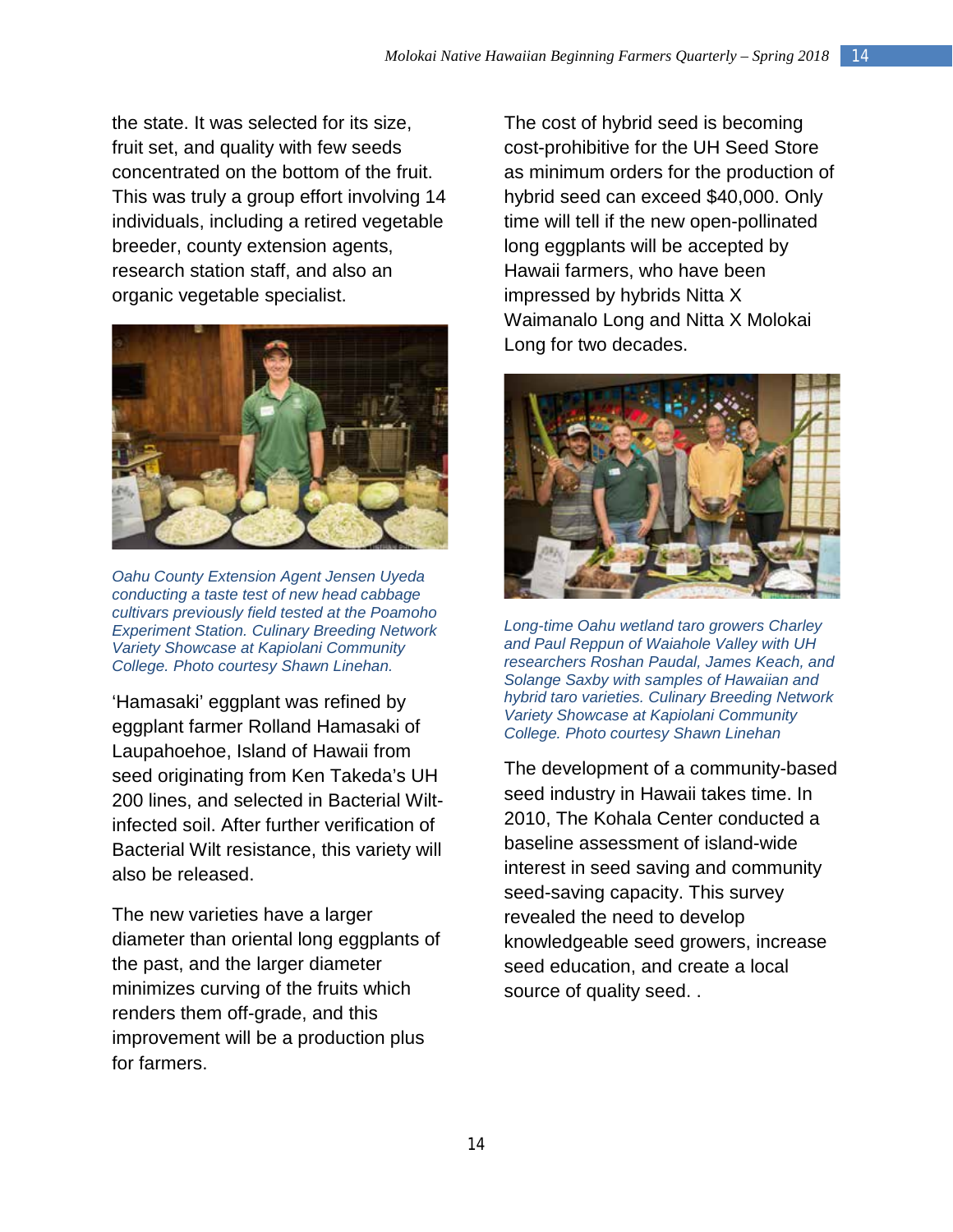

*Hawaii-Grown Seeds from Hawaii Seed Growers Network*

A two-day, island-wide Seed Symposium, ["Hua Ka Hua: Restore Our](http://kohalacenter.org/hpsi/seed-symposium)  [Seed,](http://kohalacenter.org/hpsi/seed-symposium)" was held in 2010 in Kailua-Kona, funded by [the USDA's National](http://www.ams.usda.gov/AMSv1.0/nop)  [Organic P](http://www.ams.usda.gov/AMSv1.0/nop)rogram; the [University of](http://hilo.hawaii.edu/academics/cafnrm/)  [Hawai'i at Hilo College of Agriculture,](http://hilo.hawaii.edu/academics/cafnrm/)  [Forestry, and Natural Resource](http://hilo.hawaii.edu/academics/cafnrm/)  Management; the [University of Hawai'i](http://www.ctahr.hawaii.edu/site/)  at Mānoa [College of Tropical](http://www.ctahr.hawaii.edu/site/)  [Agriculture](http://www.ctahr.hawaii.edu/site/) and Human R[esources \(UH](http://www.hawaiicounty.gov/)  [CTAHR](http://www.hawaiicounty.gov/)); County of [Hawai'i; and the](http://www.ksbe.edu/communityeducation/site/programs/post-high/keauhou_kahaluu_education_group/)  [Keauhou-Kahalu'u Education](http://www.ksbe.edu/communityeducation/site/programs/post-high/keauhou_kahaluu_education_group/) Group of [Kamehameha](http://www.ksbe.edu/communityeducation/site/programs/post-high/keauhou_kahaluu_education_group/) Schools. Out of this effort, the Hawaii Public Seed Initiative was born. Eight years later, after numerous workshops throughout the state to build the capacity of individuals, both gardeners and farmers, to shepherd, grow, and curate vegetable varieties adapted to Hawaii's diverse climatic conditions, the Hawaii Seed Growers Network was formed. Experienced seed growers are encouraged to join.

*We honor those who brought their cherished seeds from the home country to their new home in Hawaii. We applaud the efforts of all vegetable breeders who came before us to create the varieties we grow in Hawaii today. Crop improvement, including breeding and selection, are long-term projects, and it may take generations to see the fruits of your labor. May we have more farmers, gardeners, volunteers, Extension Agents, and vegetable breeders taking on this important task to support the expansion of Hawaii agriculture to bolster food security in this, the most isolated place on this planet.*

**In Memoriam: This quarterly in dedicated to the memory of Kent Whealey cofounder of Seed Savers Exchange and a staunch supporter of organic agriculture and the saving of heirloom seeds. Through the financial support of Kent and Judy, many agricultural projects in Hawaii are in a better place, including the preservation of Hawaiian taro varieties, promotion of breadfruit, and especially the Hawaii Public Seed Initiative. He will be sorely missed.** 

## **//\\//\\//\\//\\//\\//\\//\\//\\//\\//\\///\\//\\//\\//\\//\\//\**

*Well, that's it for this quarter! Hope you enjoyed this newsletter. It's been an unusually cold winter and maybe it's the new normal so hold on to that extra blanket. If this trend of weather extremes holds up, we can expect to see a very interesting spring! The first day of spring has passed so get your seeds started. A tiny seed can change the world!*

## **//\\//\\//\\//\\//\\//\\//\\//\\//\\//\\///\\//\\//\\//\\//\\//\**